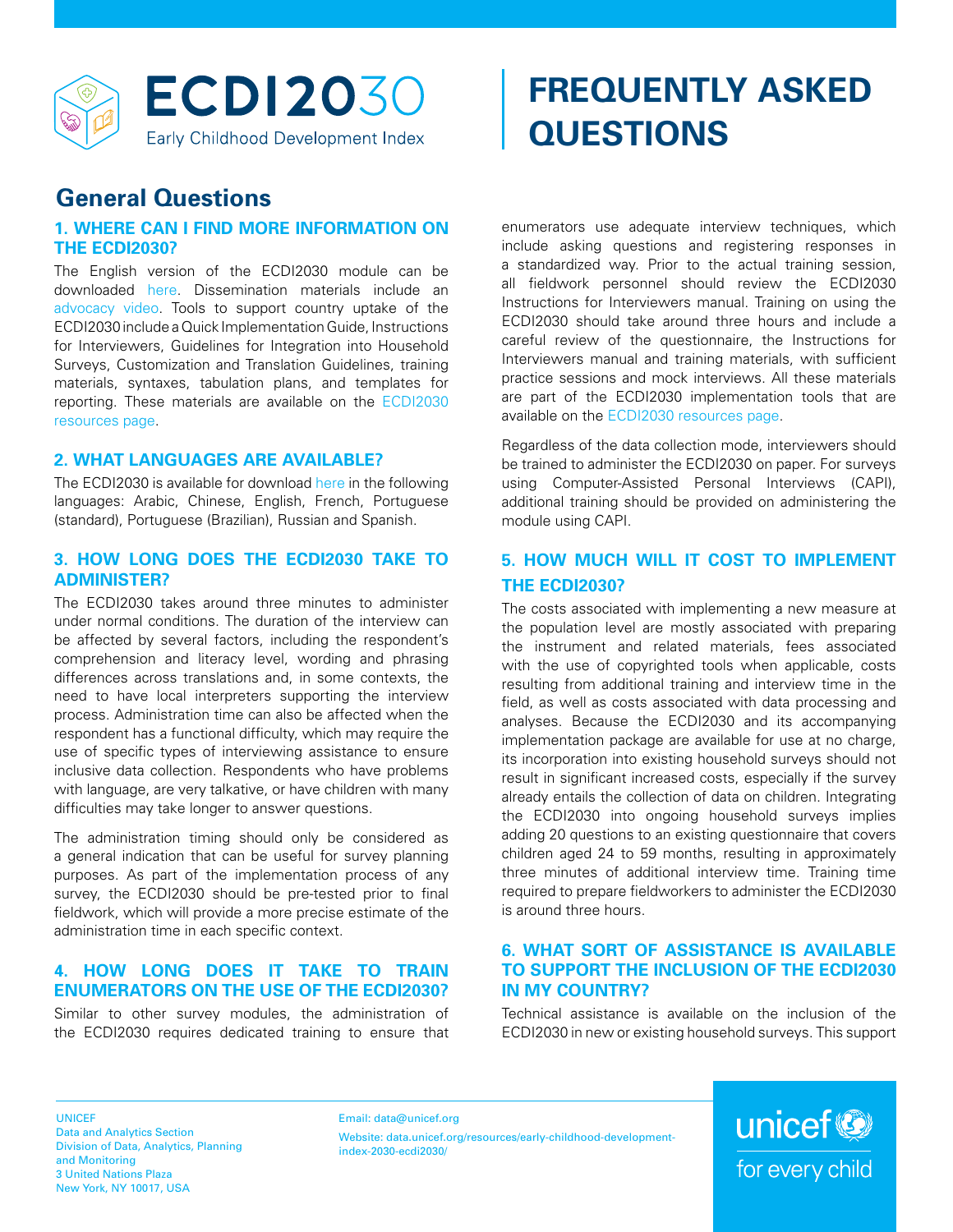includes guidance on all stages of survey implementation, from design to data analysis and reporting. If you need assistance, please contact Claudia Cappa (ccappa@unicef. org).

A package of implementation tools to support country uptake of the ECDI2030 is also available. These materials include a

Quick Implementation Guide, Instructions for Interviewers, Guidelines for Integration into Household Surveys, Customization and Translation Guidelines, training materials, tabulation plans, and templates for reporting. Dissemination materials include an [advocacy video.](https://youtu.be/5U4TJ5qBsZ0) These materials are available on the [ECDI2030 resources page.](https://data.unicef.org/resources/early-childhood-development-index-2030-ecdi2030/)

# **Conceptual aspects**

#### **7. WHY IS THE MEASUREMENT OF EARLY CHILDHOOD DEVELOPMENT AT SCALE SO COMPLICATED?**

Early childhood is the most significant and rapid stage of development in human life, involving innate biological aspects in constant interaction with the environment. The interactions between genetic factors and everyday experience shape the developing brain from before birth through the early years and establish the basis for healthy development throughout a child's life. Examples of such interactions include the food children eat, the play they engage in and the stimulation they are exposed to. Early childhood development (ECD) refers to the formation of physical, cognitive, psychological and social skills that takes place through these interactions during the first eight years of life.

The multidimensional nature of ECD and the speed at which children acquire new skills as they grow make the measurement of ECD a complex task. Approaches to measuring ECD in educational and clinical settings have traditionally been based on screening and assessment of individual children. However, comprehensive assessments of ECD depend on highly trained professionals and substantial administration time, making it inadequate for large-scale population monitoring. Generating accurate data on ECD at the population level requires valid instruments that can be implemented in a standardized way so as to generate robust and comparable data. Additional considerations for population-level measurement in the context of multitopic household surveys include the need for instruments that are short and for which general enumerators can be effectively trained in their administration. The ECDI2030 was developed for population-level measurement and fulfils the requirements mentioned above.

#### **8. HOW WERE THE QUESTIONS IN THE ECDI2030 SELECTED?**

The ECDI2030 is the result of a carefully planned methodological process that involved extensive consultations with experts, partner agencies and national statistical authorities to generate the shortest possible set of items to measure the core domains and sub-domains of ECD in children aged 24 to 59 months. This methodological work involved a selection process to identify the best items

across 12 core sub-domains within the 3 general domains of health, learning and psychosocial well-being. Conceptual and psychometric criteria used for item selection included the following:

- The initial pool of questions were selected from previously validated instruments that showed validity across different cultural and socioeconomic contexts and relevancy for policymaking.
- All questions were further tested, improved or discarded on the basis of results from cognitive testing in four countries, and results from dedicated field testing in population-based household surveys carried out in two countries.
- Successive rounds of item selection based on psychometric testing were carried out. Each selection round was carried out respecting content-coverage and age-coverage criteria for each domain.
- Psychometric criteria included item difficulty, discrimination, redundancy, overall reliability and specificity in terms of maternal report versus direct assessment of the child's development.
- Data from a total of 36 countries were used to identify the best questions in terms of item difficulty and discrimination criteria.

#### **9. EARLY CHILDHOOD CONTEXTS AND CONCEPTUALIZATIONS VARY ACROSS CULTURES. IS THE ECDI2030 ADEQUATE TO MEASURE DEVELOPMENT IN DIFFERENT CONTEXTS?**

Indeed, child development can be conceptualized and understood differently across different cultural and socioeconomic backgrounds, and this is an important issue that was addressed during the design of the ECDI2030. Cultural adequacy across different contexts was one of the criteria used during the initial item selection. It is important to note that all items in the ECDI2030 were derived from instruments previously validated in different cultural and socioeconomic contexts. Additionally, all items were subjected to a dedicated process of cognitive testing, which uses qualitative interviews to address any problems in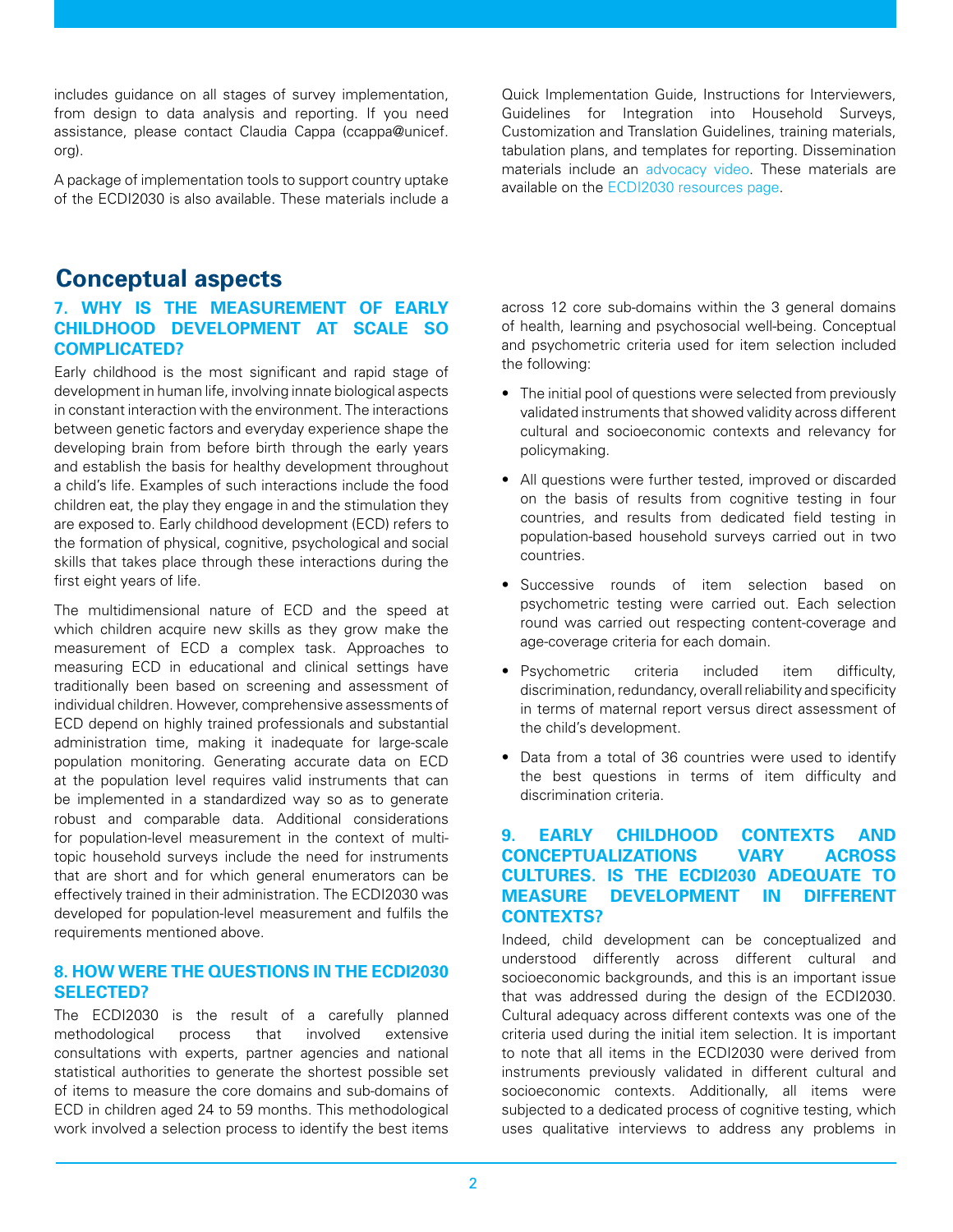question interpretation or overall adequacy to ensure that each question measures what it is intended to measure. Cognitive interviews were carried out with mothers of children across different countries and cultural, socioeconomic and educational backgrounds, and the results were used to inform the item selection and item improvement process.

To generate robust, high-quality comparable data, the ECDI2030 must be implemented in a standardized way, which may require some level of country-specific customization. Customization should be done in a standard way to ensure it does not affect validity and comparability of the data. The ECDI2030 Customization and Translation Guidelines can be found [here.](https://data.unicef.org/resources/early-childhood-development-index-2030-ecdi2030/)

#### **10. THE ECDI2030 ONLY MEASURES DEVELOPMENT FROM 24 TO 59 MONTHS. ISN'T DEVELOPMENT BEFORE AGE 2 AND BEYOND AGE 5 IMPORTANT AS WELL?**

Early childhood, spanning the first eight years of life, is an extraordinary period for human development. Investing in this crucial period is considered one of the most critical and cost-effective investments a country can make, because it can have the greatest impact on brain development. The first eight years are thus considered a window of opportunity, providing parents, caregivers and policymakers a unique opportunity to help children thrive and to promote lifelong learning, prosperity and well-being. As explained in question 7, measuring ECD is complex and particularly challenging at the population level. While it is widely established that development is fluid and evolving, the pace of development is especially accelerated in children younger than age 2, which makes measuring ECD in this age group particularly challenging. Likewise, as children grow older and are increasingly exposed to multiple sources of stimulation and learning opportunities, their abilities also become more complex and thus more difficult to measure. While measuring development across the complete early childhood period is highly relevant, it is also complex. For this reason, the design of the ECDI2030 prioritized the measurement of children who are 2, 3 and 4 years old.

Methodological work among partners is ongoing to explore the possibility of identifying a similar set of core questions for both younger and older children, which can be used for population-level monitoring of ECD.

#### **11. WHY DOES THE ECDI2030 GENERATE ONLY A SINGLE INDICATOR?**

The ECDI2030 is not intended to generate data for reporting on individual development domains. Rather, it is meant to produce one population-level indicator based on a single summary score that captures the interlinked developmental concepts embedded in the three domains mentioned in SDG indicator 4.2.1. That said, the single summary score is

calculated on the basis of a series of age-specific cut-scores.

Designing an instrument to accurately generate domain-level indicators for health, learning and psychosocial well-being would require a much larger set of items, which would render the tool impractical for household surveys. The ECDI2030 is the result of a carefully planned methodological process that involved extensive consultations with experts, partner agencies and national statistical authorities to generate the shortest possible set of items to measure the three core domains and 12 sub-domains of ECD for children aged 24 to 59 months. However, due to criteria of psychometric validity and reliability, it is only intended to generate a single indicator.

#### **12. WHAT ARE THE DIFFERENT COMPONENTS OF EARLY CHILDHOOD DEVELOPMENT THAT NEED TO BE MEASURED?**

A comprehensive monitoring framework for ECD should include indicators that measure both inputs and outcomes. Factors such as children's nutritional status, access to early learning opportunities, and exposure to responsive caregiving are important inputs, or determinants of ECD, to which children will be exposed in varying degrees. These inputs have an influence on developmental outcomes among children. The ECDI2030 is intended to measure the achievement of key milestones in health, learning and psychosocial well-being, which are conceptualized as outcomes in the child developmental process. Further information on existing measures of other aspects of child development can be found [here](https://data.unicef.org/indicator-profile/).

#### **13. HOW IS THE ECDI2030 RELATED TO THE NURTURING CARE FRAMEWORK?**

The ECDI2030 is intended to measure the achievement of key milestones in health, learning and psychosocial wellbeing, which are conceptualized as outcomes in the child developmental process. The nurturing care framework is a conceptual framework that lays out the following five components of nurturing care: health, nutrition, early learning, responsive caregiving, and security and safety, nested within an enabling policy framework to support families and caregivers. These elements are conceptualized as inputs or determinants of early childhood development, as opposed to outcomes.

#### **14. MY COUNTRY HAS AN EXISTING MEASURE OF CHILD DEVELOPMENT FOR CHILDREN UNDER THE AGE OF 5. DO I HAVE TO USE THE ECDI2030 TO TRACK MY COUNTRY'S PROGRESS OF SDG INDICATOR 4.2.1?**

Tracking progress of SDG indicator 4.2.1 requires a population-level instrument to measure the proportion of all children aged 24 to 59 months in the country who are developmentally on track in the domains of health, learning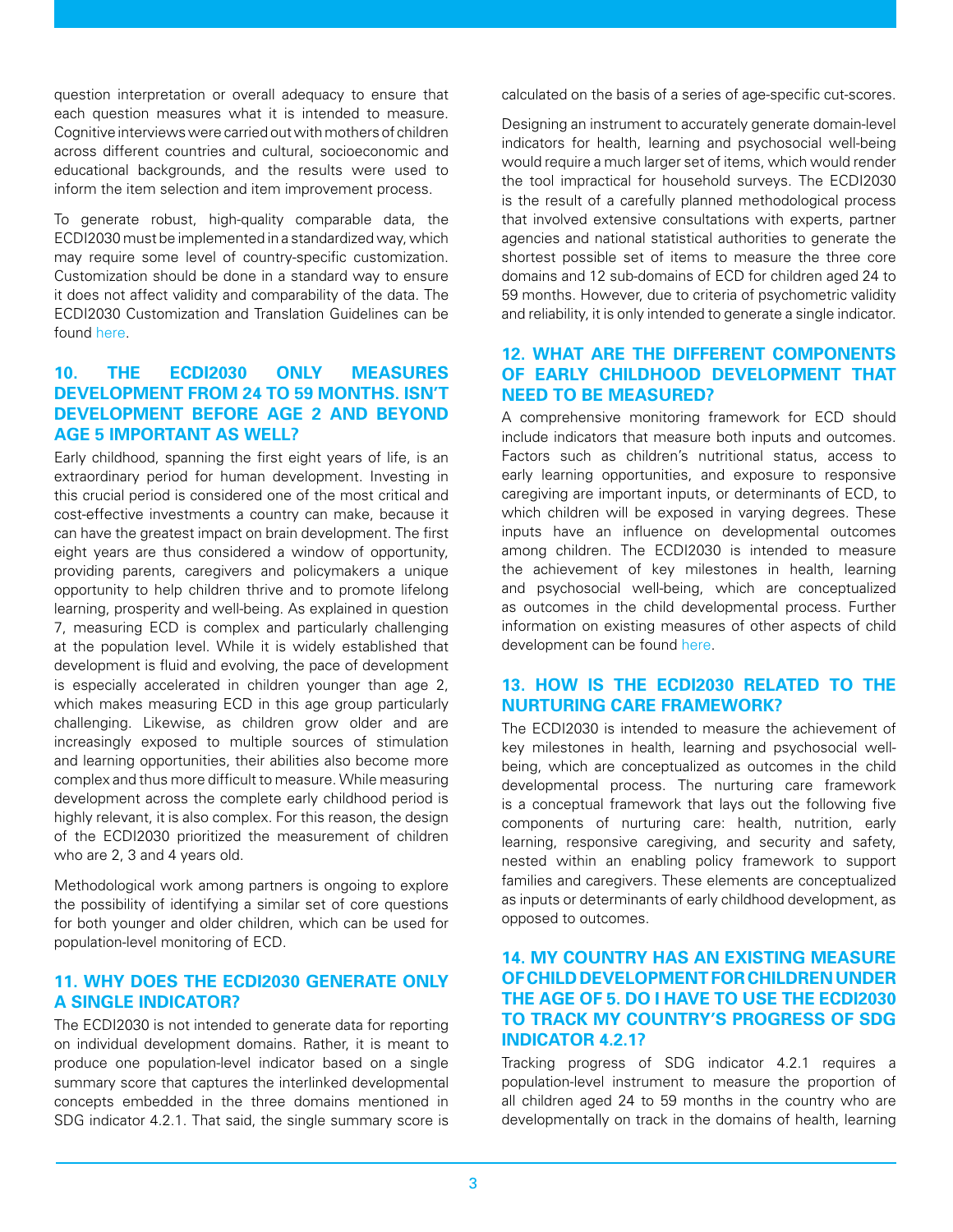and psychosocial well-being. Additionally, for the purposes of global monitoring, countries should seek to use the same measure over time and generate data that are comparable to those collected by other countries. The ECDI2030 was developed with the specific aim of providing countries with a measure that meets the requirements for global monitoring and reporting on SDG 4.2.1. In particular, the ECDI2030 has the conceptual validity and content coverage for measuring the three domains stated in SDG indicator 4.2.1 among children aged 24 to 59 months.

#### **15. BESIDES THE ECDI2030, WHAT OTHER INSTRUMENTS CAN BE USED TO MEASURE EARLY CHILDHOOD DEVELOPMENT? HOW DO I KNOW IF I SHOULD USE THE ECDI2030, RATHER THAN OTHER TOOLS?**

Numerous tools have been developed over the years to measure early childhood development. These tools have been designed to respond to different data needs. For example, some tools may respond to the need for data on a single aspect of early childhood development, such as language, while others try to capture multiple developmental domains. The intended purpose for measurement is a major factor in determining the selection of an adequate instrument to measure ECD.

Measurement tools can differ depending on whether the required data need to be collected at the individual or population level. In general, individual-level measurement implies the use of instruments that allow for a more indepth assessment of a child's abilities and behaviours and normally entail complex protocols and longer administration times. Most individual-level measurement tools, such as the Bayley Scales of Infant Development, were developed to be used in clinical and/or educational settings, requiring specialized training and the use of costly administration materials and licenses. Such instruments are not considered feasible and suitable for use in population-level household surveys. Population-level instruments, on the other hand, tend to follow simpler administration protocols and require less training.

Measurement tools can also differ with respect to their implementation, including whether they involve direct assessment of a child's abilities, parental-reported information, or a combination of both. There are advantages and caveats to these different approaches. For example, a data collection exercise aimed at understanding language development and literacy skills taking place in an early childcare context might benefit from the use of an instrument based on direct assessment of children. That same instrument, however, may not be suitable in the context of a large-scale household survey involving the collection of data on multiple topics.

In sum, selecting an instrument to measure ECD requires consideration of several important factors. The ECDI2030 is a population-level data collection instrument that was specifically designed, tested and validated to be incorporated in large-scale household surveys, with the aim of providing countries with a measure that meets the requirements for global monitoring and reporting on SDG 4.2.1.

#### **16. IS THE ECDI2030 ONLY INTENDED TO BE USED IN LOW- AND MIDDLE-INCOME COUNTRIES, OR CAN IT ALSO BE USED IN HIGH-INCOME COUNTRIES?**

The ECDI2030 was designed to be used in all countries. The methodological work undertaken to generate the ECDI2030 and the data used to select and improve the item set addressed the development of children in varied contexts. The module's applicability in low-, middle- and high-income countries was ensured through several processes: the items comprising the initial draft set of items were derived from instruments previously validated for use across all income levels; cognitive testing of the draft set was carried out in Bulgaria, Mexico, Uganda and the United States; data that informed item selection and psychometric validity were collected across 36 different countries; and the ECDI2030 cut-scores used to identify children who are developmentally on track were defined through a standard setting exercise with a global panel of ECD experts from 13 countries, with diverse geographical representation.

#### **17. ARE THERE PLANS TO REVISE THE ECDI2030 IN THE FUTURE?**

The development of the ECDI2030 included several rounds of testing using both quantitative and qualitative methods, and was carried out in several low-, middle- and high-income countries. As more countries use the ECDI2030, it will be important to reassess its performance in different contexts. This reassessment is not likely to result in changes to items or response options, but it can provide important information to improve supporting documentation and instructions. Also, as data at the global level become available, a revision of the current cut-scores may also become necessary.

#### **18. SOME QUESTIONS SEEM TOO DIFFICULT OR TOO EASY FOR CHILDREN OF CERTAIN AGES. CAN INTERVIEWERS SKIP THOSE QUESTIONS TO SAVE TIME?**

The ECDI2030 was intentionally designed to reflect the increasing difficulty of skills children acquire as they grow older, therefore some questions might seem too easy or too difficult for some children. There are two important points to remember here. First, all questions should be asked exactly as stated in the questionnaire, except for one question that includes a skip rule, as explained in the ECDI2030 Instructions for Interviewers. Second, the fact that some questions might seem too hard or too easy may generate reactions from some respondents. Such reactions should be addressed by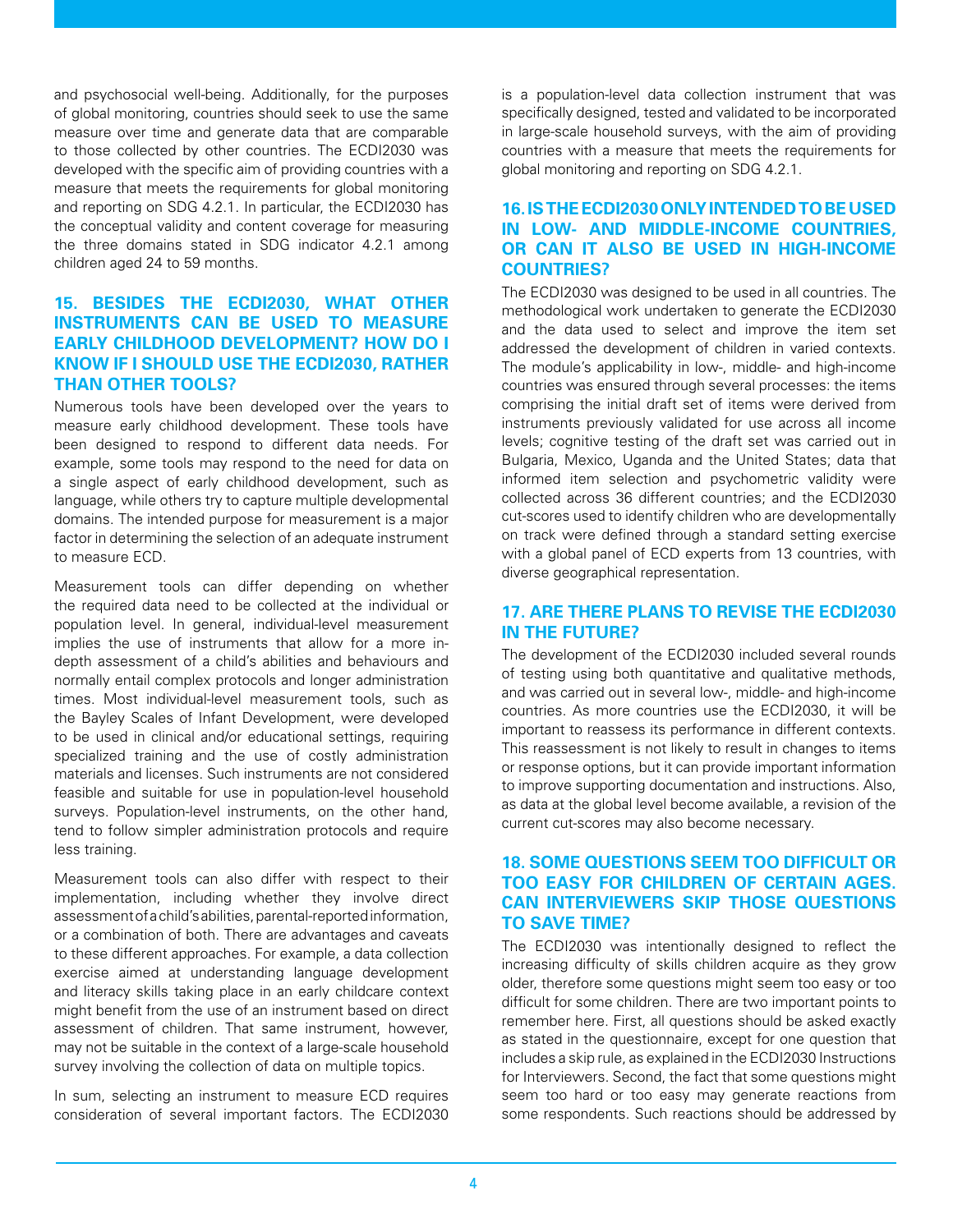interviewers to ensure that the respondent understands that this is a normal and expected issue and that all questions are required to measure child development.

#### **19. SOMETIMES MOTHERS MIGHT BE UNSURE ABOUT WHAT ANSWER TO GIVE. IN THOSE CASES, IS IT POSSIBLE TO CHECK DIRECTLY WITH THE CHILD IF SHE/HE CAN DO WHAT IS BEING ASKED?**

Given the types of questions in the ECDI2030, it is possible that respondents may want to find out from a child directly if he or she can do the things being asked. This is not appropriate and should always be avoided by explaining to the respondent that the questions are to be answered solely based on her perception and knowledge of the child. Deviating from this protocol not only affects the standardization of the interview procedure, but could also introduce unnecessary biases and affect data quality.

Detailed information on how to address situations like the one mentioned above can be found in the ECDI2030 Instructions for Interviewers.

#### **20. THE ECDI2030 GENERATES A SINGLE INDICATOR BUT IS NOT INTENDED TO PROVIDE SUB-SCORES ON THE INDIVIDUAL DOMAINS OF HEALTH, LEARNING AND PSYCHOSOCIAL WELL-BEING. DOES THAT MEAN THAT CHILDREN CAN BE CLASSIFIED AS DEVELOPMENTALLY ON TRACK, EVEN THOUGH THEY MAY NOT BE DEVELOPING WELL IN ONE DOMAIN?**

Content coverage was one of the core criteria guiding the process of item selection and overall psychometric modelling of the ECDI2030. This ensures that the ECDI2030 not only covers the three domains stated in SDG indicator 4.2.1, but also 12 interlinked sub-domains that reflect key developmental milestones in health, learning and psychosocial well-being.

As explained in question 11, designing an instrument to generate reliable domain-level indicators for health, learning and psychosocial well-being would require a much larger set of items, which would render the tool impractical for household surveys. This does not mean that the ECDI2030 does not reflect all three domains. Rather, it means that the domains are not themselves measured with sufficient reliability to recommend reporting at the domain level.

Rather than seeking to measure each domain separately, the psychometric strategy used to develop the ECDI2030 sought to select items that (a) represented all three domains and 12 sub-domains and (b) maximized the overall reliability (test information) of the indicator. Item response theory was used to inform item selection, using a two-parameter (2pl) model. This means that item selection was based not only on each item's difficulty or age-appropriateness, but also on the correlation of the item with the overall latent construct. As a result, children's individual item scores will tend to be associated with the overall ECDI2030 score, in such a way that the probability of a child having inadequate development in one particular domain, while reaching the minimum test score to be classified as developmentally on track, is highly improbable.

#### **21. HOW WERE THE ECDI2030 CUT-SCORES DEFINED?**

The ECDI2030 indicator measures the proportion of children aged 24 to 59 months who are developmentally on track in the domains of health, learning and psychosocial well-being. The indicator is constructed using the 20 questions in the ECDI2030 to identify children aged 24 to 59 months who have achieved the minimum number of milestones expected for their age group – in other words, children who pass the minimum cut-score to be identified as developmentally on track. These cut-scores were defined through a standardized methodology, called a standard setting exercise, through which a global panel of ECD experts from 13 countries generated a series of criterion-referenced standards that reflect their expectations about the performance of a child who is developmentally on track. This methodology uses a combination of expert opinion (judgemental component) informed by actual information on children's performance (empirical component). Therefore, the ECDI2030 cut-scores represent the expected knowledge, skills or abilities that children of different ages should have to be identified as 'on track'.

#### **22. HOW SHOULD THE RESULTING ESTIMATES OF THE ECDI2030 INDICATOR BE INTERPRETED?**

Similar to other indicators, the resulting estimate for the ECDI2030 indicator is expected to always be less than 100 per cent. However, defining an absolute target or expectation for the ECDI2030 indicator at the country level will only be possible once data from a sufficiently large enough number of countries have been collected. In the meantime, the ECDI2030 indicator can be meaningfully disaggregated to compare the proportion of children who are developmentally on track across different population sub-groups to identify inequities.

#### **23. DOES THE ECDI2030 CAPTURE GENDER DIFFERENCES IN CHILD DEVELOPMENT?**

When it comes to measurement tools, there is an important distinction between gender-relevant and gender-biased measures. In designing the ECDI2030, one of the main objectives was to develop a measure that is gender-relevant, but not gender-biased. Because the underlying objective of global monitoring tools, such as the ECDI2030, is to generate robust and comparable data across different contexts and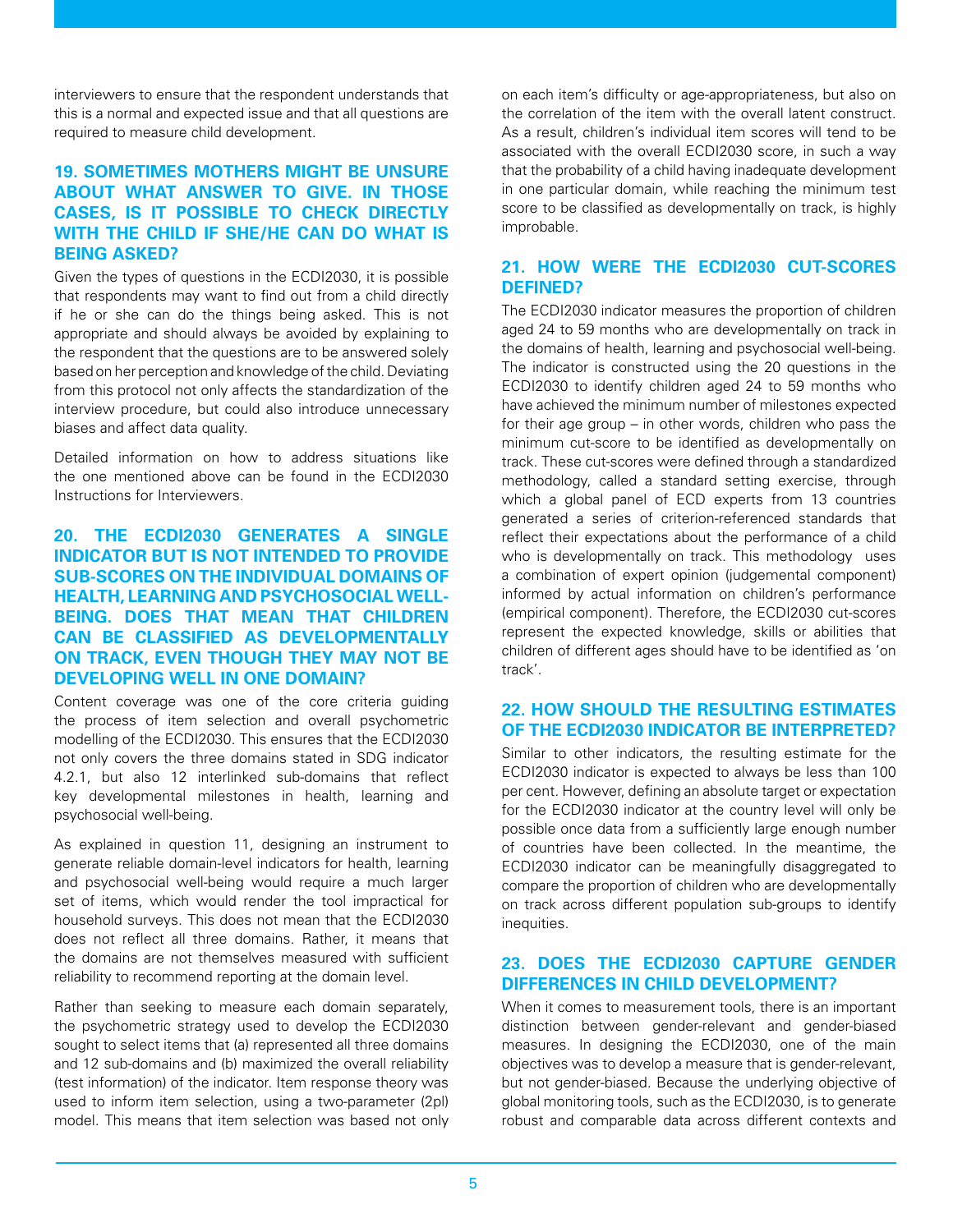countries, efforts were made to avoid selecting items that might introduce bias into the data as a result of a child's sex. These types of biases can cause systematic errors in the resulting data and strongly affect the usefulness of results. Therefore, reducing (or completely removing) such bias when designing new questionnaires and measures is paramount. A question such as, "Can your child (i.e., is your child able to) play with dolls?" would be an example of a gender-biased item since, in many countries, it might not be typical for boys to play with dolls. This means that girls would be seen as 'performing' better on this item than boys, based purely on the fact that boys (in some contexts) might have less exposure or opportunities to play with dolls as compared to girls. The opposite would also be true for a question that asked whether a girl is able/can play with trucks. If an entire questionnaire is composed of items of a similar nature, then the resulting data might (erroneously) suggest that boys are

developing better (or faster) than girls. In fact, this would simply be an artifact of the biased nature of the items and not a reflection of true gender differences in children's development. True gender differences in child development are due to many factors, including differential treatment in upbringing as well as diverse cultural expectations and parenting strategies. Such differences can be captured if the measure is developed to be gender-relevant but not genderbiased, as is the case with the ECDI2030.

In regards to disaggregation by sex, responses to the ECDI2030 are meant to be collected along with data on background characteristics of children, including but not limited to sex. The indicator generated by the ECDI2030 can and was designed to be meaningfully disaggregated to reveal disparities in developmental outcomes among children with different backgrounds.

# **Comparison of the former ECDI and the ECDI2030**

#### **24. WHAT IS THE DIFFERENCE BETWEEN THE FORMER ECDI AND THE ECDI2030?**

To capture information on children's achievement of certain universal developmental milestones across countries, UNICEF developed a set of specific questions for mothers/ caregivers to measure the overall developmental status of children within the physical, literacy-numeracy, socialemotional and learning domains. This work was undertaken with a technical advisory group, within the context of the Multiple Indicator Cluster Surveys (MICS). This 10-item index – the Early Childhood Development Index, or ECDI – was added to the MICS beginning in 2009, and has since been used in over 70 countries. For more information about how the MICS ECDI was developed, please click [here](http://mics.unicef.org/files?job=W1siZiIsIjIwMTcvMDkvMTUvMjEvMTUvNDMvMzc4L01JQ1NfTWV0aG9kb2xvZ2ljYWxfUGFwZXJfNi5wZGYiXV0&sha=85c096f0b2c5b0c8).

When the MICS ECDI was being developed, there were only a handful of available measures aimed at collecting data on child development outcomes at the population level. The goal was to produce representative national prevalence estimates as opposed to evaluating interventions or conducting clinical assessments of individual children. However, the landscape has changed since that time, and a number of groups have been working to develop, test and validate measures of ECD with various purposes in mind. The development of the ECDI2030 was initiated in response to these advances in the field of ECD measurement as well as the requirements associated with SDG monitoring.

### **25. WHAT ARE THE ADVANTAGES OF THE ECDI2030 COMPARED WITH THE MICS ECDI?**

The ECDI2030 is designed to obtain information on the overall level of development that a child has reached according to his/her age across three interrelated domains: health, learning and psychosocial well-being. The main advantage compared with the MICS ECDI is that the ECDI2030 was

specifically designed and validated to generate estimates for reporting on SDG indicator 4.2.1. The content coverage of the ECDI2030 is also broader and more comprehensive than the MICS ECDI, including a larger number of developmental sub-domains.

#### **26. MY COUNTRY HAS USED THE MICS ECDI IN SEVERAL SURVEYS. WILL THE DATA COLLECTED WITH THE ECDI2030 BE COMPARABLE WITH THE MICS ECDI?**

The MICS ECDI and the ECDI2030 target different age groups and measure slightly different developmental domains. The two measures were also developed through different methodological approaches, which resulted in psychometrically different instruments and scoring methods. While big differences are not expected in terms of the proportion of children identified as on track by both instruments, the indicators they generate are not entirely comparable.

**27. HOW DO THE RESULTING COUNTRY ESTIMATES COLLECTED USING THE ECDI2030 COMPARE WITH THOSE PRODUCED IN THE LANCET ARTICLE IDENTIFYING THE PROPORTION OF THOSE AT RISK OF NOT REACHING THEIR FULL POTENTIAL DUE TO POVERTY AND STUNTING?**

The Lancet article, ['Early Childhood Development Coming of](https://www.thelancet.com/journals/lancet/article/PIIS0140-6736(16)31389-7/fulltext) [Age: Science through the life course'](https://www.thelancet.com/journals/lancet/article/PIIS0140-6736(16)31389-7/fulltext), refers to children at risk of not reaching their full potential, while the ECDI2030 reflects those who are minimally on track in terms of their development. The Lancet article presents estimates for children under age 5 while the ECDI2030 only generates data for children 24 to 59 months old.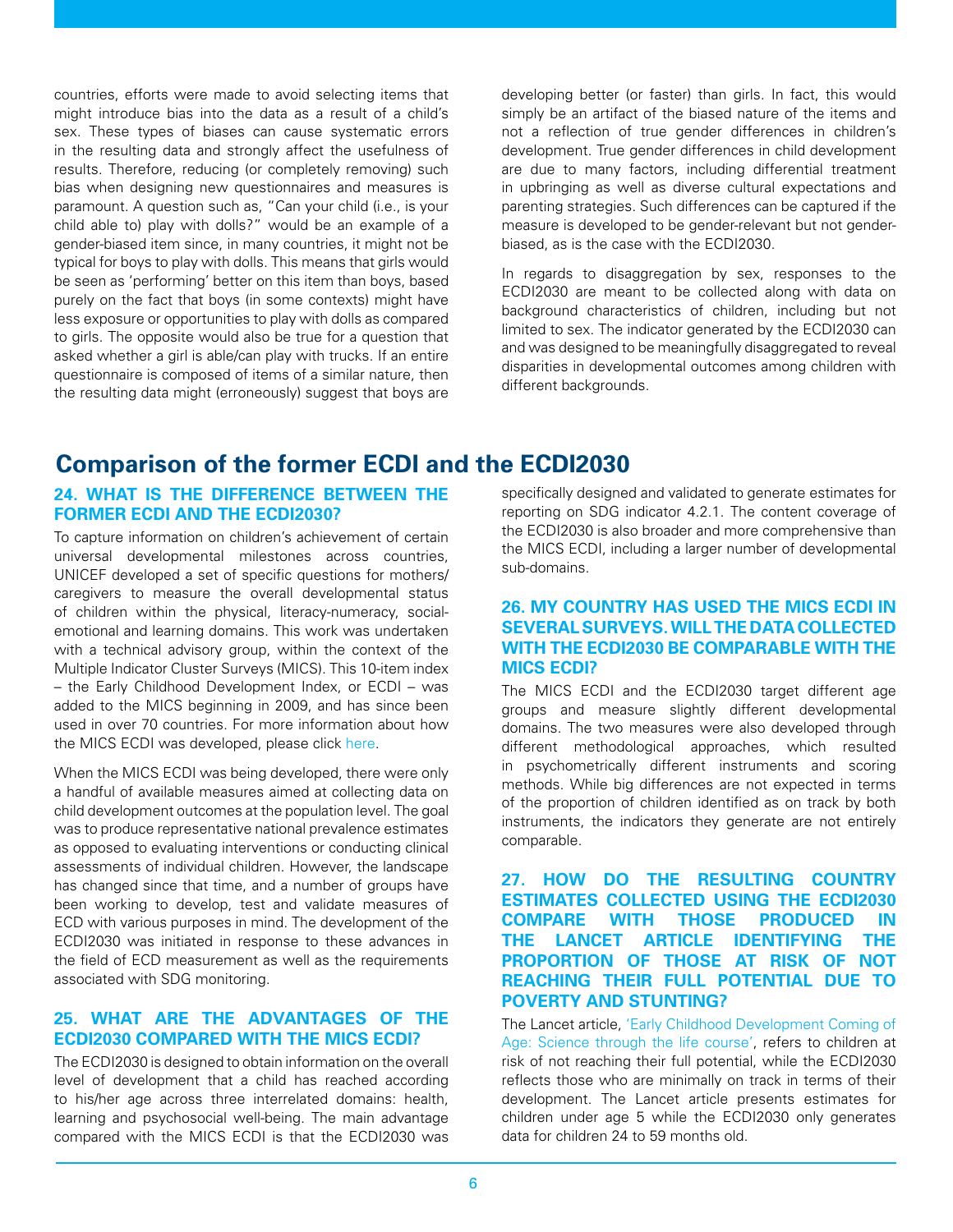# **Survey design and implementation considerations**

#### **28. MY COUNTRY IS IMPLEMENTING A SURVEY, BUT IT ONLY INCLUDES 4- AND 5-YEAR-OLD CHILDREN. CAN WE USE THE ECDI2030 WITH THIS AGE GROUP?**

No. The ECDI2030 can only be used to collect data on children aged 24 to 59 months, that is, those who are 2, 3 and 4 years old. You could still use the ECDI2030 to collect data on 4-year-old children, but you would only be able to report on the proportion of children aged 4 years whose development is on track. Please refer to the ECDI2030 Quick Implementation Guide for other important recommendations.

#### **29. IN MY COUNTRY WE ARE INTERESTED IN ECD REPORTING FOR ALL CHILDREN UNDER AGE 5 YEARS. CAN WE USE THE ECDI2030 FOR CHILDREN UNDER 2 YEARS OLD?**

No. The ECDI2030 can only be used to collect data on children who are 2, 3 and 4 years old. Please refer to the ECDI2030 Quick Implementation Guide for other important recommendations.

#### **30. MY COUNTRY IS ABOUT TO START A SURVEY IN PRESCHOOLS. CAN WE USE THE ECDI2030 WITH TEACHERS AS RESPONDENTS?**

No. The ECDI2030 has only been validated to be applied to the mother or primary caregiver of children aged 24 to 59 months in the context of household surveys. Please refer to the ECDI2030 Quick Implementation Guide for other important recommendations.

#### **31. MY COUNTRY IS ONLY INTERESTED IN THE LEARNING DOMAIN. CAN WE USE ONLY THE QUESTIONS ON THAT DOMAIN?**

No. The ECDI2030 is not intended to generate data for reporting on individual developmental domains. Rather, it is meant to produce one population-level indicator based on a single summary score that captures the interlinked developmental concepts embedded in the three domains captured by SDG indicator 4.2.1. Designing an instrument to accurately generate domain-level indicators for health, learning and psychosocial well-being would require a much larger set of items, which would render the tool impractical for household surveys. Due to criteria of psychometric validity and reliability, only a single indicator derived from the complete set of questions should be generated. Please refer to the ECDI2030 Quick Implementation Guide for other important recommendations.

#### **32. THE ECDI2030 IS TOO LONG. CAN WE USE ONLY SOME OF THE QUESTIONS?**

No. To generate robust information, the ECDI2030 needs be used in its standardized and previously validated form,

comprising 20 questions. No questions should be added or removed, nor should there be changes to question phrasing, question order or to the response options. The selection of domains, sub-domains, constructs and items in the ECDI2030 was determined by a long process of consultation and rigorous methodological work involving governments and members of the international community to provide a conceptually valid, culturally adequate and robust measure of ECD in children 2 to 4 years old. Please refer to the ECDI2030 Quick Implementation Guide for other important recommendations.

#### **33. CAN THE CONTENT AND/OR FORMULATION OF THE ECDI2030 ITEMS BE CHANGED?**

Except for the items mentioned in the ECDI2030 Customization and Translation Guidelines, items cannot be changed in terms of content, formulation, response options or item order in the questionnaire. Any change beyond those mentioned in the Customization and Translation Guidelines would alter the meaning of the item and would result in the measurement of a different construct, and therefore compromise the validity of the results.

All items in the ECDI2030 were subjected to a dedicated process of field testing including quantitative and qualitative methodologies to develop the current set of items. This included cognitive testing, which uses qualitative interviews to address any problems in question interpretation or overall adequacy to ensure that each question measures what it is intended to measure.

To generate robust, high-quality comparable data, the ECDI2030 must be implemented in a standardized way, which may require some level of country-specific customization. Customization should also be done in a standard way to ensure it does not affect the validity and comparability of the data. The ECDI2030 Customization and Translation Guidelines can be found [here.](https://data.unicef.org/resources/early-childhood-development-index-2030-ecdi2030/)

#### **34. THE ECDI2030 INCLUDES MORE QUESTIONS ON LEARNING THAN ON SOCIAL-EMOTIONAL AND PHYSICAL DEVELOPMENT. CAN WE ADD MORE QUESTIONS ON THESE DOMAINS?**

As explained in questions 31, 32 and 33, no questions should be added or removed, nor should there be changes to question phrasing, question order or to the response options. The final selection of items in the ECDI2030 was determined by an exhaustive process of consultation and rigorous methodological work to design a conceptually valid, culturally adequate and robust measure of ECD in children 2 to 4 years old. This process, which took place over a period of five years, included a sequence of carefully planned technical steps, incorporating both qualitative and quantitative methods, to identify and fine-tune the best items to measure the core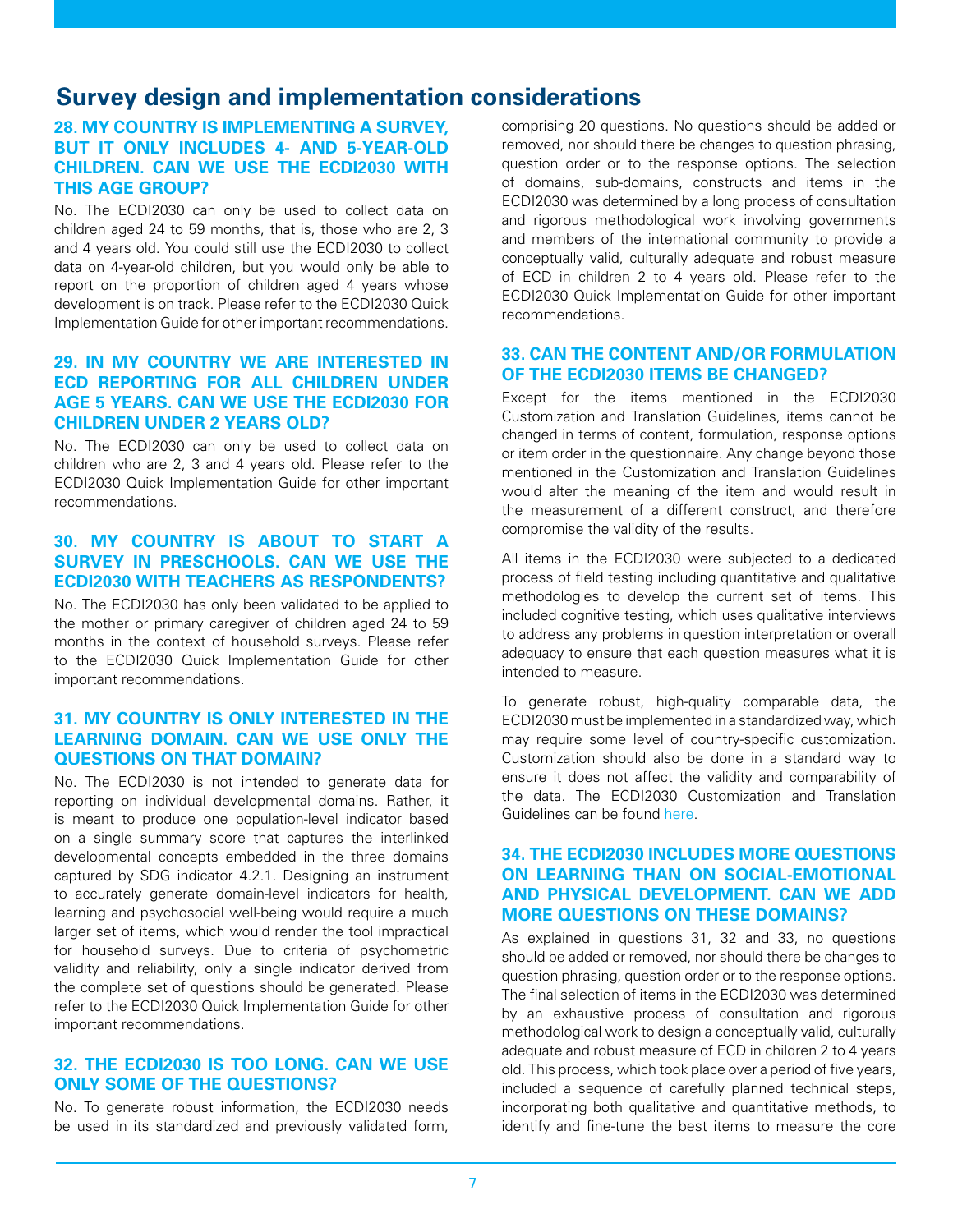ECD domains and sub-domains. Therefore, the inclusion of new items, or any changes to the ECDI2030 items, would compromise the overall validity of the measure and resulting data. Please refer to the ECDI2030 Quick Implementation Guide for other important recommendations.

## **35. MOST QUESTIONS IN THE ECDI2030 ARE YES OR NO QUESTIONS. HOW ARE 'DON'T KNOW' ANSWERS ANALYSED?**

The 'DON'T KNOW' answer code should only be used when the respondent genuinely doesn't know the answer to the question, and after sufficient probing to help the respondent identify the best matching answer code. For example, if the respondent answers, "I'm not sure if she can do it", the interviewer might be inclined to code this as 'DON'T KNOW'. However, this would not necessarily be the best matching answer code. Such a response would require probing in order to clarify if the respondent is unsure because she has never seen the child do it, or if she is unsure because the child can only do it some of the time. All ECDI2030 items measure skills and behaviours that emerge in the first years of life, and gradually become consolidated as part of the child's abilities. Therefore, it is expected that some mothers will say that the child has only started to do what is being asked, or that the child can only do it sometimes. Answers that reflect that the child is already able to do what is being asked, even if it is not all the time or in all contexts, should be coded as 'YES'. In sum, interviewers should only record 'DON'T KNOW' when the respondent says that she is not aware of such behaviour, for example: "I have never seen her doing it" or "I have never asked her to do it, so I don't know". These and other rules on how to record information on the ECDI2030 items are provided in the ECDI2030 Instructions for Interviewers manual that can be found [here.](https://data.unicef.org/resources/early-childhood-development-index-2030-ecdi2030/)

The numerator for the ECDI2030 indicator represents children who have achieved the minimum number of milestones expected for their age, and the denominator represents all children aged 24 to 59 months. Therefore, for the construction of the ECDI2030 indicator, 'DON'T KNOW' answers are coded in the same way as 'NO' answers and only become part of the denominator.

### **36. HOW SHOULD I SCORE THE ECDI2030 TO GENERATE THE INDICATOR THAT IDENTIFIES CHILDREN WHO ARE DEVELOPMENTALLY ON TRACK?**

The ECDI2030 scoring method uses age-specific cutscores that reflect the expected increase in the number of milestones that children achieve as they grow older. This

means that for a child to be considered on track, the mother/ caregiver needs to endorse a pre-defined minimum number of items according to the child's age. The pre-defined cutscores establish a minimum of: 7 items for children aged 24 to 29 months; 9 items for children aged 30 to 35 months; 11 items for children aged 36 to 41 months; 13 items for children aged 42 to 47 months; and 15 items for children aged 48 to 59 months. The resulting indicator is then defined as follows: the numerator is the number of children aged 24 to 59 months who have achieved the minimum number of milestones expected for their age group, and the denominator is the total number of children aged 24 to 59 months in the sample. Please refer to the ECDI2030 Quick Implementation Guide for other important recommendations.

#### **37. CAN THE ECDI2030 BE USED TO EVALUATE INTERVENTIONS?**

The ECDI2030 is a population-level instrument and is not suitable for assessing the developmental status of individual children. Therefore, it should not be used to measure individual child outcomes in the context of intervention evaluation studies. Despite not being suitable to estimate effects at the individual level, the ECDI2030 can still be useful in evaluation designs at the population level for example, in cluster randomized trials or any intervention evaluation that is done at the population, rather than at the individual, level.

#### **38. CAN THE ECDI2030 BE INTEGRATED IN A CENSUS?**

The ECDI2030 was designed to be used in sample-based household surveys and is not an adequate instrument to be used in censuses. In contrast to sample surveys, censuses enumerate the totality of members of the population, and therefore they tend to collect data using shorter questionnaires and simpler questions. Additionally, the ECDI2030 is intended to be administered exclusively to the child's mother, except if the mother is deceased or does not live in the same household as the child, which is a requirement that is not likely to be met in censuses, where the respondent is usually the household head.

### **39. CAN THE ECDI2030 BE USED TO COLLECT DATA IN EDUCATION OR HEALTH MANAGEMENT INFORMATION SYSTEMS?**

The ECDI2030 was designed to be used in sample-based household surveys and to be administered exclusively to the child's mother, except if the mother is deceased or does not live in the same household as the child. It has not been validated for use in other data collection contexts nor to be administered to other types of respondents.